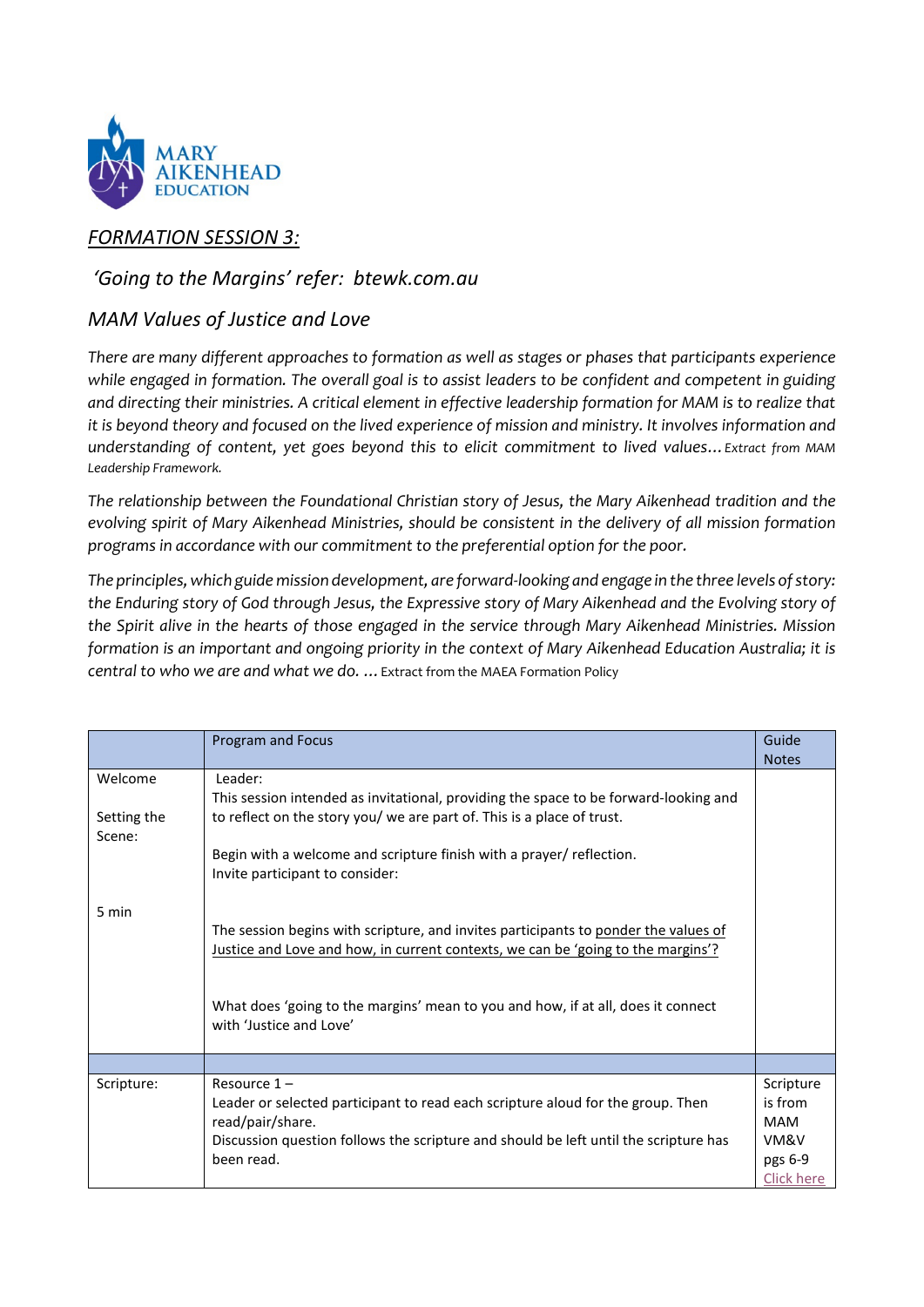| $10 \text{ min}$                                                                        | And what does the Lord require of you but to do justice, and to love kindness, and to<br>walk humbly with your God? (Micah 6:8)<br>After he had washed their feet, had put on his robe, and had returned to the table,<br>Jesus said to them, "Do you know what I have done to you? You call me Teacher and<br>Lord - and you are right, for that is what I am. So if I, your Lord and Teacher, have<br>washed your feet, you also ought to wash one another's feet. For I have set you an<br>example, that you also should do as I have done to you." (John 13: 12-15)<br>Select one of the scripture pieces and read/pair/share.<br>Reflect upon your chosen scripture as it relates to your current work context. What<br>insights does this scripture uncover for you? How is this so? |  |
|-----------------------------------------------------------------------------------------|--------------------------------------------------------------------------------------------------------------------------------------------------------------------------------------------------------------------------------------------------------------------------------------------------------------------------------------------------------------------------------------------------------------------------------------------------------------------------------------------------------------------------------------------------------------------------------------------------------------------------------------------------------------------------------------------------------------------------------------------------------------------------------------------|--|
|                                                                                         |                                                                                                                                                                                                                                                                                                                                                                                                                                                                                                                                                                                                                                                                                                                                                                                            |  |
| 5 min                                                                                   | Refer btewk dimension, - 'Going to the Margins'<br>This dimension speaks of honouring the tradition of Mary Aikenhead and the Sisters<br>of Charity as 'we are called to be the voice for the unaccepted, to act in small and<br>significant ways to heal, to be attuned to need wherever, whenever, and however it<br>is manifested.'<br>'We are called to ensure that our schools pay appropriate and focussed attention to<br>the signs of the times, to recognise emerging opportunities for growth and renewal<br>and to move purposefully and willingly towards them.'<br>'Our challenge is  to imagine and work to bring new paradigms, new ways of<br>seeing, hearing, doing and being.'                                                                                           |  |
|                                                                                         |                                                                                                                                                                                                                                                                                                                                                                                                                                                                                                                                                                                                                                                                                                                                                                                            |  |
| 20 minutes                                                                              | Invite participants to read:<br>Mary Aikenhead Ministries Plenary Council 2020: How is God Calling us to be a<br>Christ-centred Church that is Inclusive, Participatory and Synodal? Click here<br>Consider how the values of Justice and Love are given expression in MAM<br>submission to the Plenary Council 2020.<br>What are the traits/characteristics of this expression of Love and Justice?                                                                                                                                                                                                                                                                                                                                                                                       |  |
|                                                                                         |                                                                                                                                                                                                                                                                                                                                                                                                                                                                                                                                                                                                                                                                                                                                                                                            |  |
| Heritage and<br>$Story -$<br>Informing the<br>present and<br>future<br>$10 \text{ min}$ | For Discussion:<br>As a leader within MAM, what does the Trustee submission to the Plenary Council<br>say to me?<br>Love & Justice – Going to the Margins<br>Where are the margins I/we are being called to?                                                                                                                                                                                                                                                                                                                                                                                                                                                                                                                                                                               |  |
|                                                                                         |                                                                                                                                                                                                                                                                                                                                                                                                                                                                                                                                                                                                                                                                                                                                                                                            |  |
| Final Prayer/<br>Reflection.<br>5 min                                                   | Invite participants to ponder their current experience of justice and love, does it<br>take them to the margins? (1-2 minutes)<br>Resource 2: Concluding Prayer - A continuous thread                                                                                                                                                                                                                                                                                                                                                                                                                                                                                                                                                                                                      |  |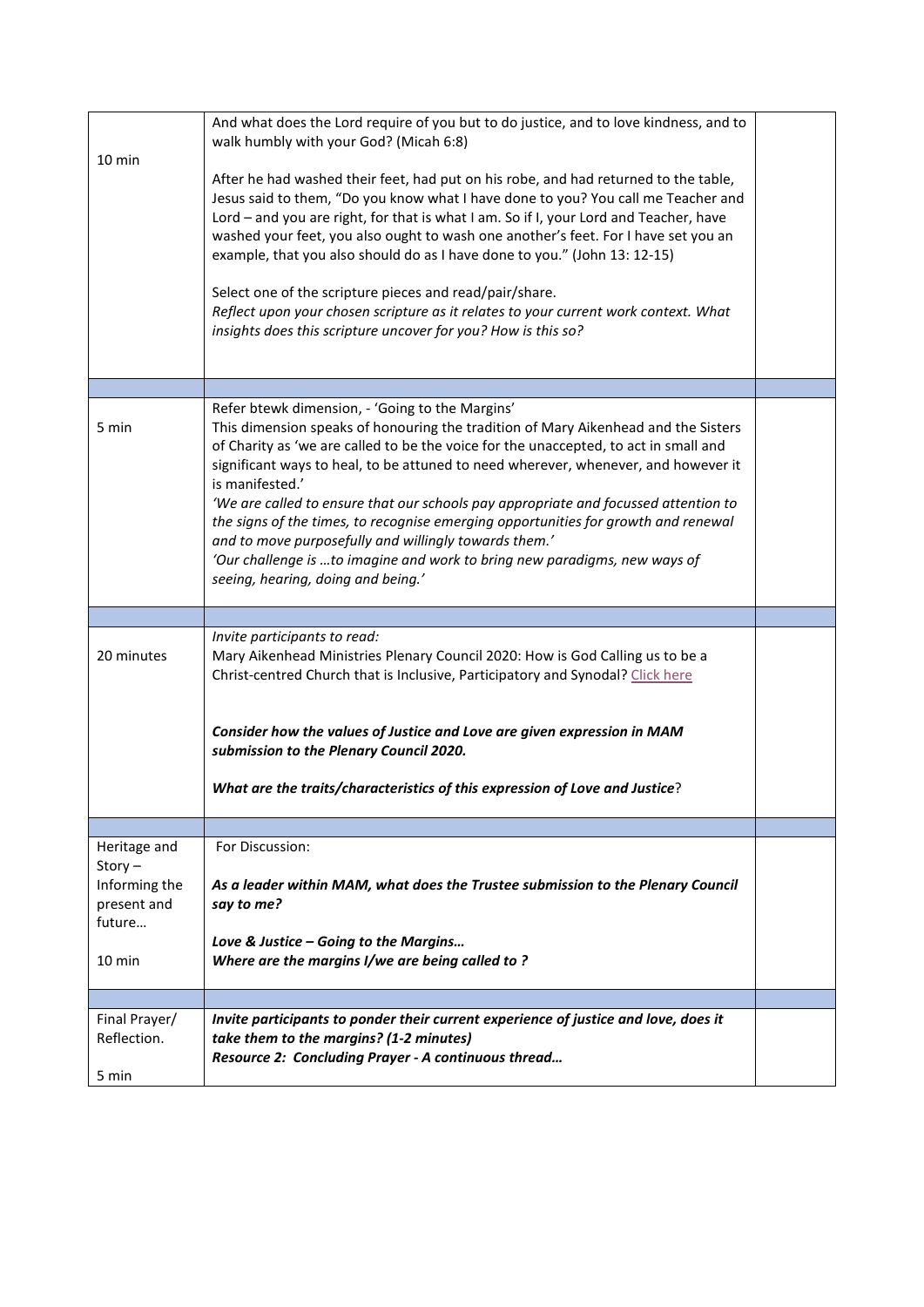Reference Material:

Bible Mary Aikenhead Ministries' Vision, Values and Mission *By this Everyone Will Know…* refer *<https://www.btewk.com.au/>* Trustees of Mary Aikenhead Ministries Plenary Council 2020: How is God Calling us to be a Christ-centred Church that is Inclusive, Participatory and Synodal? Resource 1: Scripture Resource 2: Concluding Prayer – A continuous thread…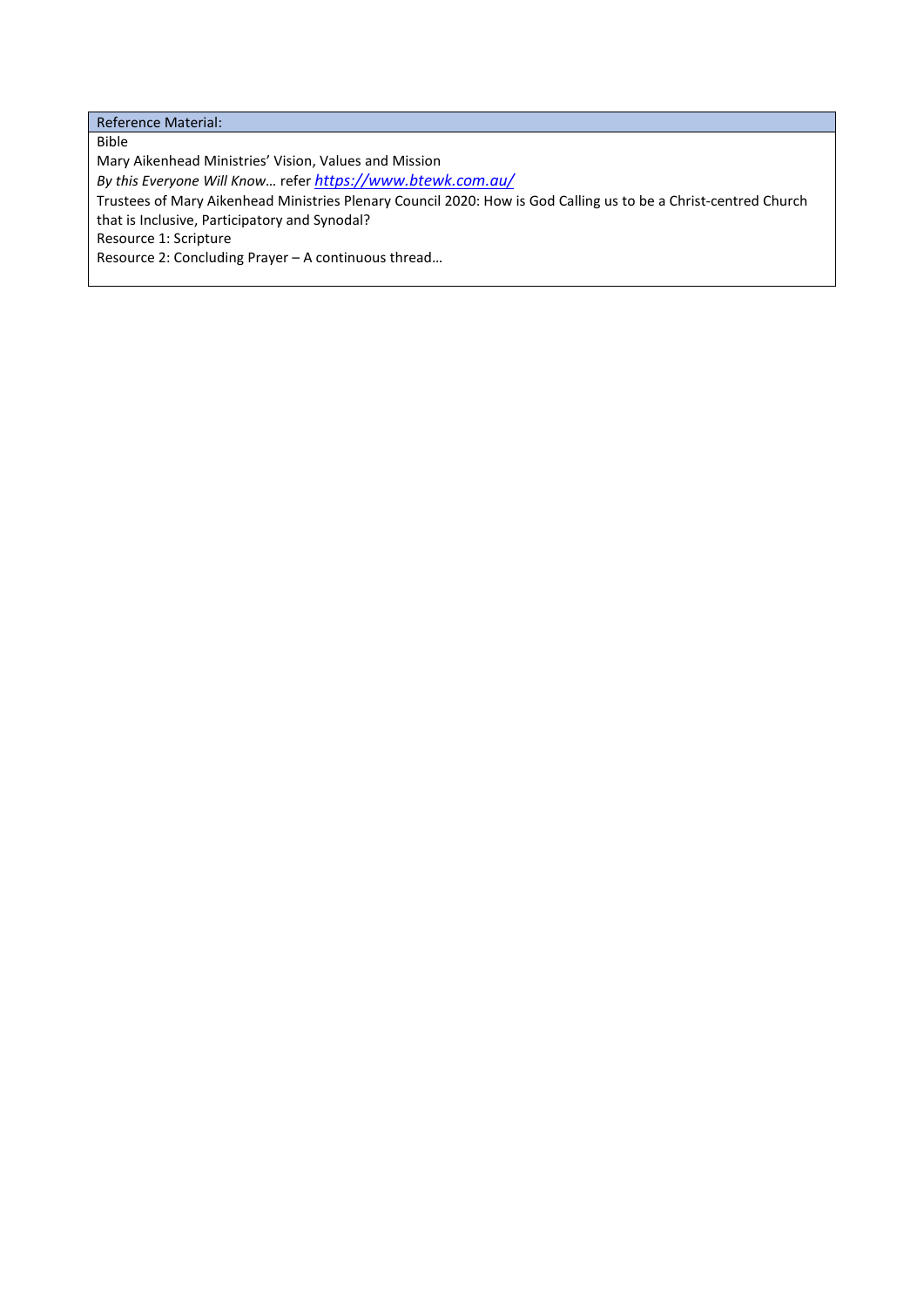Resource 1:

*Love and Justice:* 

And what does the Lord require of you but to do justice, and to love kindness, and to walk humbly with your God? (Micah 6:8)

After he had washed their feet, had put on his robe, and had returned to the table, Jesus said to them, "Do you know what I have done to you? You call me Teacher and Lord – and you are right, for that is what I am. So, if I, your Lord and Teacher, have washed your feet, you also ought to wash one another's feet. For I have set you an example, that you also should do as I have done to you." (John 13: 12-15)

*Reflect upon your chosen scripture as it relates to your current work context. What insights does this scripture uncover for you? How is this so?*



*Going to the Margins:*

This dimension speaks of honouring the tradition of Mary Aikenhead and the Sisters of Charity as '*we are called to be the voice for the unaccepted, to act in small and significant ways to heal, to be attuned to need wherever, whenever, and however it is manifested.'…*

*'Our challenge is …to imagine and work to bring new paradigms, new ways of seeing, hearing, doing and being'…*

*'We are called to ensure that our schools pay appropriate and focussed attention to the signs of the times, to recognise emerging opportunities for growth and renewal and to move purposefully and willingly towards them'…*

btewk.com.au